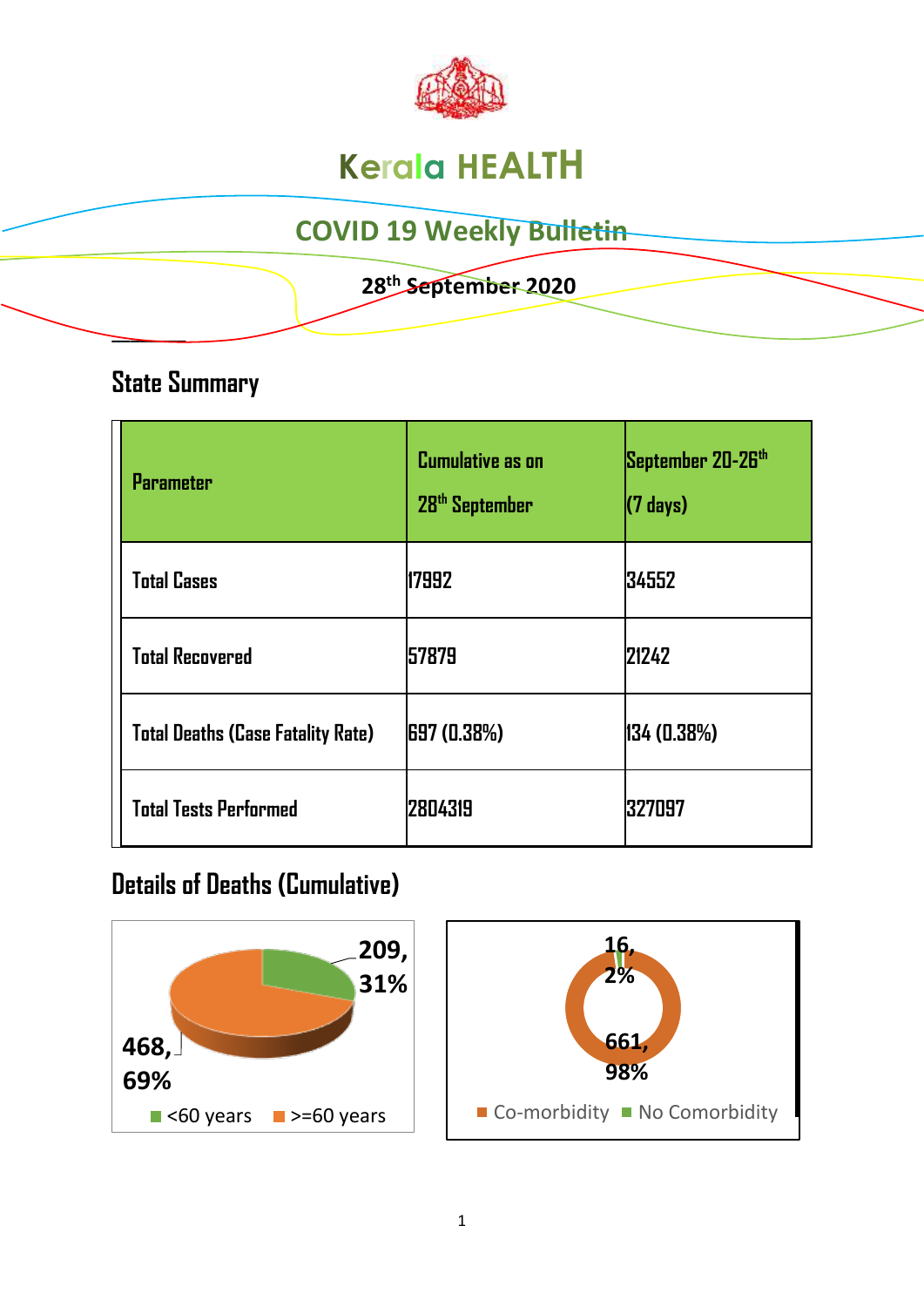



### **Case Per Million- Weekly Data**

### **Weekly Trend - Doubling Time**